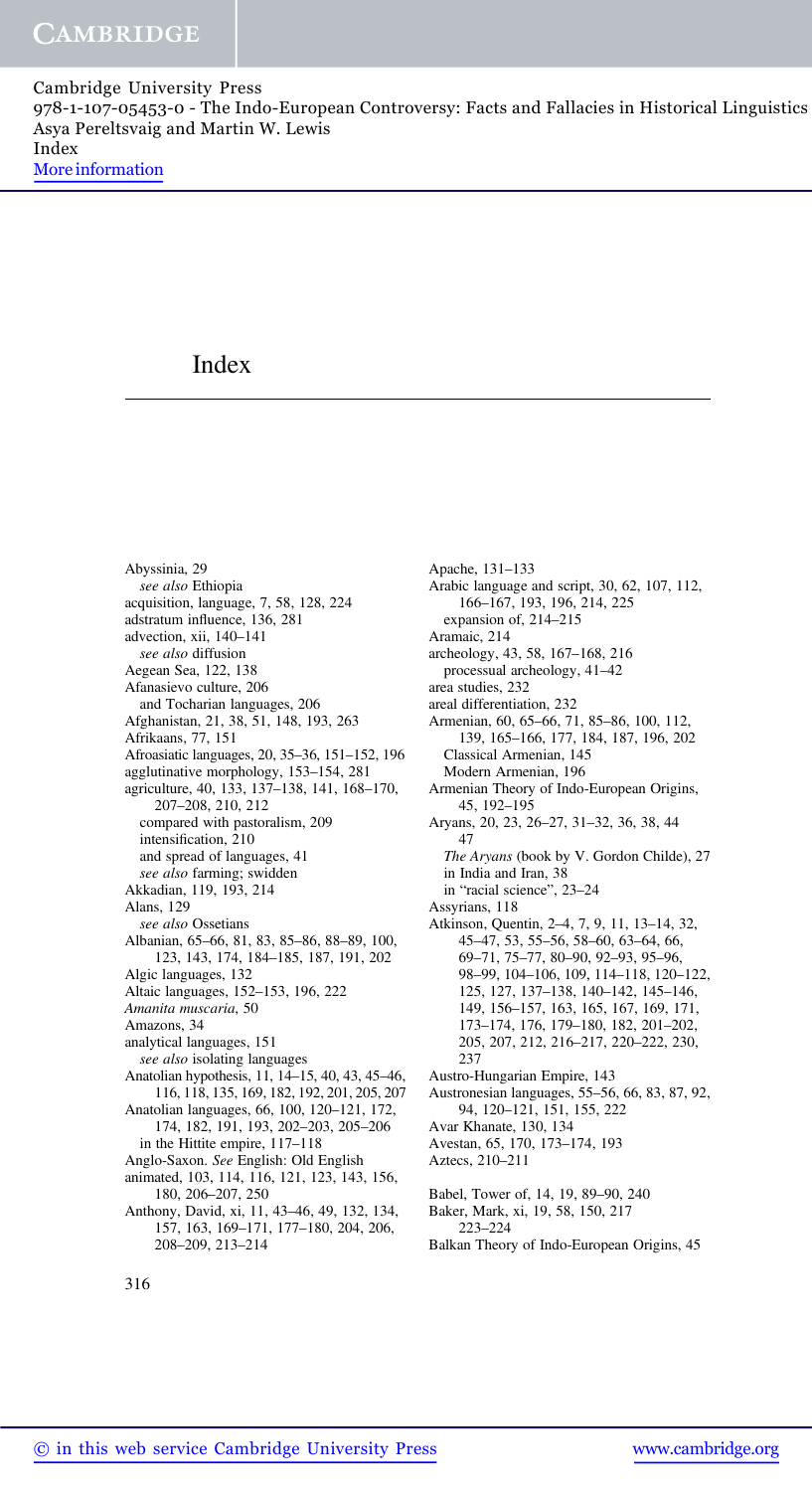978-1-107-05453-0 - The Indo-European Controversy: Facts and Fallacies in Historical Linguistics Asya Pereltsvaig and Martin W. Lewis Index

More information

### Index 317

Balkans, Balkan Peninsula, 32, 103, 116, 130, 142, 164, 204–205 Baltic languages, 170, 185, 187, 191 Baltic Sea, 24, 98 Balto-Slavic languages, 65, 89–90, 104, 124, 174, 191, 195, 202, 226 see also Baltic languages; Slavic languages Bantu languages, 30, 56, 208, 213 basic vocabulary, 60, 71, 73, 81–84, 86, 89–90, 94–95, 125 see also Swadesh list Basque, 40, 125, 139, 161–162, 225, 283 Bayesian analysis, xi, 8, 12, 18, 53, 55, 58, 64, 66, 69, 72, 80, 89, 92–93, 95, 100–101, 113–114, 121, 159, 226 beech, 186, 188–189, 191, 265 see also Proto-Indo-European, tree names Beekes, Robert, 80, 85, 136, 166, 169–170, 177, 183, 189, 193, 196 Belarusian, 69, 83, 98–99 Bengali, 86 Berber languages, 215 Bernal, Martin, 35–36 Bible, the, 19, 21, 118, 215, 229 bilingualism, 58, 102, 109, 136, 144, 165, 213 see also multilingualism bioinformatics analysis, 12 birch, 186–190, 267 see also Proto-Indo-European, tree names birch bark documents, 68, 94 Black Athena (book by Martin Bernal), 34–35 Black Sea, 2, 32, 44, 133, 166, 198, 201, 203, 205 Boas, Franz, 28 Bopp, Franz, 14, 21 borrowing, 41, 60–62, 71, 80–82, 84, 86–88, 95, 98–99, 106, 135, 153, 161, 166, 171, 179, 192–193, 196–198, 202, 221, 227, 281, 286 grammatical borrowing, 62, 79, 167, 196, 200, 227 Boserup, Ester, 210 Breton, 102, 144, 251 British Isles, 141 Bronze Age, 12, 36, 117–118, 130, 157, 204–205, 212, 215 Bryant, Edwin, 37 Bryce, Trevor, 118–119 Bulgarian, 69, 83, 214, 226 Bulgars (Danubian), 213 Burma (Myanmar), 123 Calabria, 123 Campbell, Joseph, 17, 33, 68, 152, 154, 160, 165, 168–169, 183 Cannabis, 49–50

cartography, 1–2, 115, 263 conventions of, 115, 146–147 and language, 143–145 political, 147–148 carts, 178–179 see also chariots; wagons; wheels and wheeled vehicles case accusative, 79, 151, 200, 281 dative, 79, 282 ergative, 151, 223, 282 genitive, 79, 99, 164, 222 cattle, 178, 212 Cattle Raid of Cooley (Táin Bó Cúailnge), 211 Caucasian "race", 22 Caucasian languages. See languages of the **Caucasus** Cavalli-Sforza, Luigi Luca, 40, 87, 128, 214 Celtic languages, 20, 65, 71, 89–90, 96, 102, 112, 125, 130–131, 138–139, 151, 170, 174–175, 184–187, 202, 227, 251 Central Place Theory, 232 centum languages, 65 see also centum–satem distinction; satem languages centum–satem distinction, 65–66 see also centum languages; satem languages Chamberlain, Houston Stewart, 25–27 chance, as source of linguistic similarity, 64 chariots, 120, 173, 175 see also carts; wagons; wheels and wheeled vehicles Chen, Keith, 6 Chichimeca, Chichimecs, 210 Childe, V. Gordon, 27–28, 43 Chinese, 224 see also Mandarin Chinese Chomsky, Noam, 7, 224, 230 Clackson, James, xi, 37, 65–66, 68, 72, 170, 194 Cochran, Gregory, 134 cognates, 49, 59–60, 66, 68–69, 71, 73, 75, 80–81, 83, 85, 88, 90, 93, 95–96, 100, 112, 160–161, 165, 169–170, 173–175, 177, 184–185, 189–191, 193, 207, 217–219, 225, 281 vs. borrowings, 80–88 Comanche, 211 Comanche Empire (book by Pekka Hämäläinen), 211 comparative reconstruction, 4, 14, 21, 66, 69, 87, 90, 93, 159, 176, 216, 225, 228, 281 computational linguistics, 10, 231

consonants. See ejectives; fricatives; labiovelars; palatalization; retroflex consonants; stops; velar consonants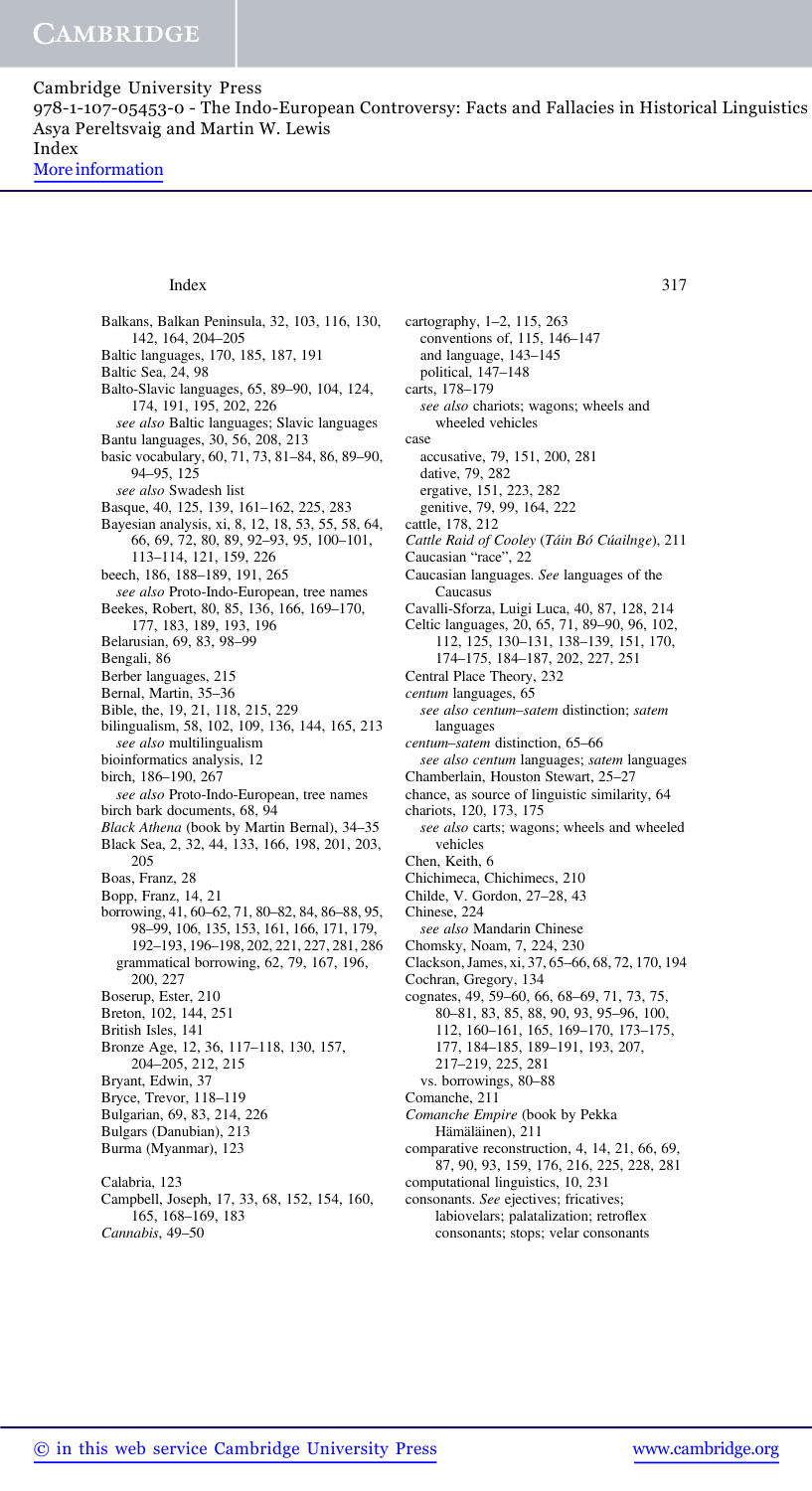978-1-107-05453-0 - The Indo-European Controversy: Facts and Fallacies in Historical Linguistics Asya Pereltsvaig and Martin W. Lewis Index

More information

318 Index

Coon, Carleton, 31 Cornish, 102, 151, 245, 251 Cree, 154 creole languages, 56, 153, 282 Crete, 35, 122, 146 Croatian. See Serbo-Croatian cultural frontier, 44 Cushitic languages, 20 Czech, 68, 83, 106, 244 Dacia, 102–104, 106 Danube Valley, 40, 204 Darfur, 212 Darwin, Charles, 19, 33, 230 Datura, 51 DeMent, Iris, 234 demic diffusion. See diffusion devoicing, 68, 161, 219, 282 dialect, 5, 25, 45, 59, 62, 68–69, 73, 77, 80, 86, 97–99, 102–103, 106–107, 109–113, 124, 136, 139, 144–147, 149, 151, 154, 160, 185, 193–194, 196, 199, 203, 249, 263, 282 dialect continuum, 97, 144, 147, 154, 203, 282 Diamond, Jared, 42 diffusion, xii, 12, 14, 40, 45–48, 53, 81, 115, 125, 127–132, 134–135, 139–141, 145, 156, 193, 203, 205, 207 see also advection diglossia, 282 distinctive features, 218–221, 227 Doel, Marcus, 234 dogs, 33, 73, 199–200 domestication, 44, 120, 133, 169, 176, 178, 194, 209 domino effect, 133 donkey, 23, 177, 183, 211 Drang nach Osten ("drive toward the East"), 128 Dravidian languages, 30, 36, 97, 138, 151–152, 190, 196 Drews, Robert, 137 Dutch, 77, 79, 81, 84, 151, 171, 184, 190 East Slavic languages. See Slavic languages, East Slavic languages ecotone, 44 Egyptians, ancient, 35 Eisler, Riane, 33 ejectives, 5, 192, 194–197, 282 elite dominance, 132–133, 214 empiricism, 229–230 English, 1, 62–63, 68, 72–73, 75–77, 79–81, 83–84, 87–88, 94, 112, 132, 151,

159–162, 171–172, 184, 186, 190, 194, 200, 211, 217–218, 220, 222, 224, 226–227, 242, 281–283, 285 Middle English, 72, 79–80, 160, 286 Old English, 72–73, 78–80, 159, 161–162, 164, 169–170, 172–173, 175, 189–190, 220, 226, 245 environmental determinism, 26, 42, 232 see also geographical determinism Ephedra, 50, 193 epistemology, 230 Eskimo-Aleut languages, 152 Estonia, 123 Ethiopia, 29 see also Abyssinia Ethnologue, 112, 144–146, 153 Etruscan, 122, 138 Eurasiatic macrofamily, 152 Eurocentrism, 33, 145 Everett, Caleb, 5 Everett, Dan, 28 evolution, biological vs. linguistic, 149–154 falsification, 231 farming, 40, 48, 117, 133, 140, 144, 179, 206, 209–210, 212–213, 215 see also agriculture; swidden Faroese, 77, 124 Farsi, 145, 227, 263. See Persian feminist scholarship, 11, 33–34 Fergana Valley, 123 Fertile Crescent, 12, 40, 116, 166, 170, 176, 188, 207, 215 Finnish, 200, 225 Finno-Ugric languages, 168, 183, 198–199, 201, 225 fish, 153, 184–185 see also salmon Fleure, H. J., 31 Ford, O.T., 146, 148 French, 1, 5, 21, 63, 65, 67–68, 72, 74, 77, 80–81, 84, 88, 101, 106–107, 109–113, 124, 143, 145, 154, 160, 170, 190, 218–220, 222, 224, 227, 281, 286 fricatives, 67, 80, 161, 281–282, 284 Fulani, 144, 212 Galatians, 130 Gamkrelidze, Tomaz V., 45, 170, 183–184, 189, 192–196 gender, grammatical, 5, 11, 32, 59, 72, 96–97, 154, 165, 197, 221, 283 generative approach, 3 generative grammar, 3–4, 7, 227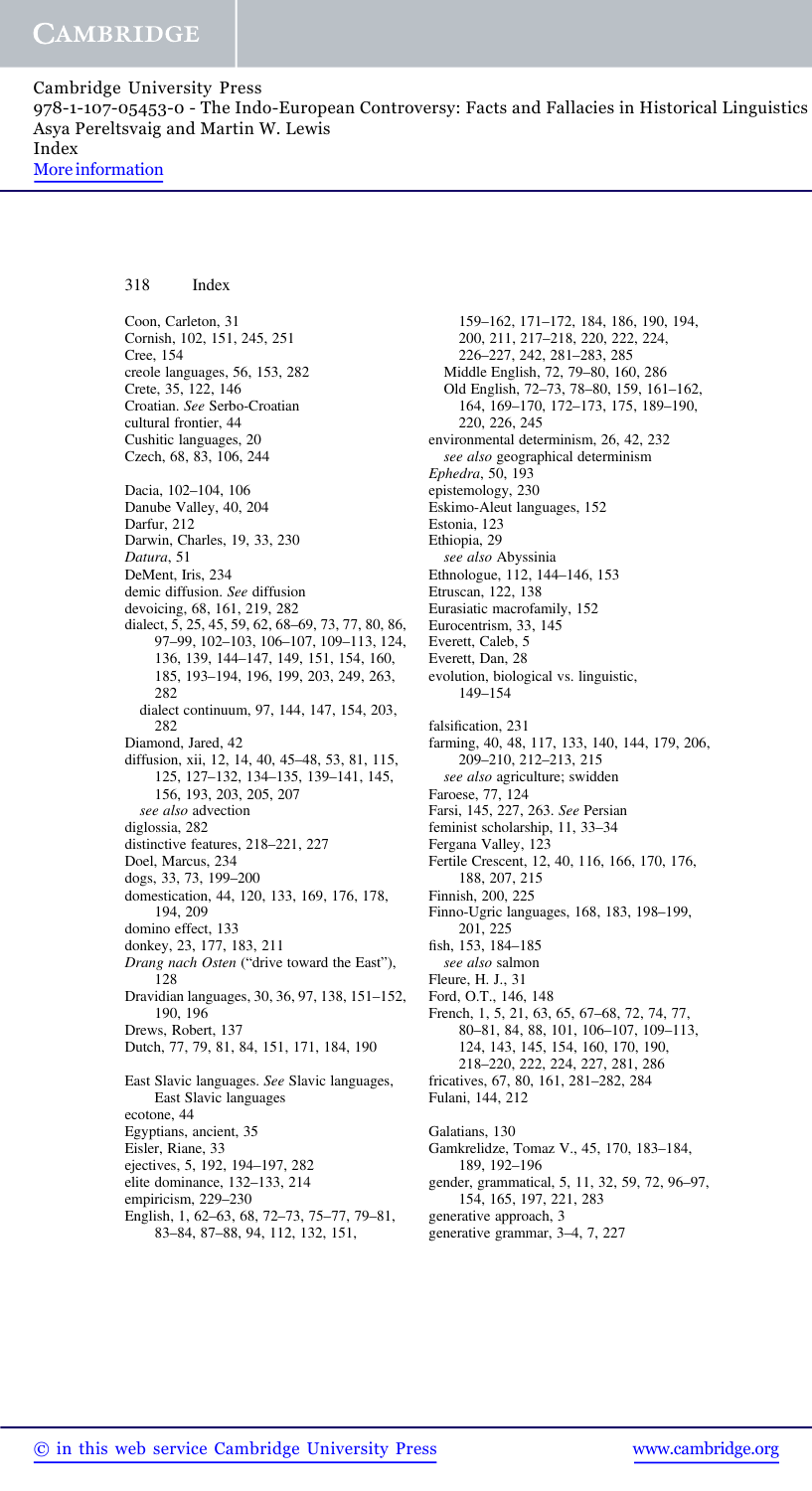978-1-107-05453-0 - The Indo-European Controversy: Facts and Fallacies in Historical Linguistics Asya Pereltsvaig and Martin W. Lewis Index

More information

Genesis, Book of, 19 genetic diversity centers, 120 genetic research and Indo-European studies, 134–135 GeoCurrents (blog), xi, 13, 33, 47 geographical determinism, 6 see also environmental determinism geography poststructuralist, 234 quantitative, 233 geography (academic discipline), 42, 231–234 Georgia (Republic of), 123, 194 Georgian, 166, 193, 195 German, 22, 73, 77, 79, 84, 109, 112, 143, 145, 147, 151, 155, 171, 184–185, 190, 195, 222, 226 High German, 78–79, 112, 175, 184 Low German, 106, 151 Germanic languages, 24, 65, 67–68, 71, 75, 77–79, 84, 88–90, 94, 103, 106, 108, 124, 128–129, 134, 136, 138, 151, 154, 161–162, 170, 174, 184–187, 200, 202, 204, 219, 226–227, 251, 283 Gimbutas, Marija, 32–34, 49 GIS (Geographic Information Systems), 149 Glottalic theory, 194–197 glottochronology, 89, 92–95, 162 Gobineau, Joseph Arthur, Comte de, 21, 23, 26, 35 Gothic, 20, 77–79, 103, 131, 143, 170, 175, 184, 226 Crimean Gothic, 131 Gould, Peter, 233 grammaticalization, 67, 283 Grand Chichimeca. See Chichimeca, Chichimecs Grant, Madison, 26–28, 211 Gray, Russell, 2–4, 7–9, 11, 13–14, 32, 45–46, 53, 55–56, 58–60, 63–64, 66, 69–71, 75–77, 80–90, 92–93, 95–96, 98–99, 104–106, 109, 114–118, 120–122, 125, 127, 137–138, 140–142, 145–146, 149, 156, 163, 167, 169, 171, 173–176, 179–180, 182, 201–202, 205, 207, 212, 216–217, 220–222, 230, 237 Great Vowel Shift, 160–161, 283, 286 Greece, 20, 25, 103, 123, 137, 166, 177, 181, 205 Greek, 11, 20, 35, 60–61, 63, 71, 77, 84–86, 88, 93, 100, 103, 112, 122–123, 130, 133, 136–137, 143, 146, 153, 160, 163, 165, 167, 169–170, 173, 175, 181, 184–185, 187, 189–190, 193–194, 202, 205, 220,

226–227 Cappadocian Greek, 153

Lesbian Greek, 146 non-Indo-European substrate in, 136–137 Tsakonian Greek, 146 Greek colonization, ancient, 133 Greenberg, Joseph, 20 Greenhill, Simon, 8, 12, 55, 60, 64, 66, 81–82, 88, 222 Grimm, Jacob, 21, 65, 161, 283 Grimm's Law, 65, 161, 283 Guaraní, 144 Gypsies. See Roma Ham (son of Noah), 19–21, 30 Hämäläinen, Pekka, 211 Hamitic languages, 20, 30 Hanunó'o people, 48 haoma, 50, 193 see also soma Harmel (Syrian Rue), 50, 194 Harpending, Henry, 134 Harvey, David, 233 Hattic, 118–119 Hattusa, 117–118 Hausa, 151 Hawkins, John, 138 head shape (in racial theory), 23, 28 Heather, Peter, 43, 129–131 Hebrew, 30, 62, 67, 113, 118, 168, 190, 193, 215, 225 Hegel, Georg Wilhelm Friedrich, 22 Hephthalites, 131 Herodotus, 34, 49 Hindi, 14, 38, 59, 86, 96–97, 150, 153, 225 Hittite Empire, 117–120 Hittite language, 35, 65–66, 77, 100, 116–120, 172, 174, 180, 193, 202 Hobbes, Thomas, 48 homeland. See Proto-Indo-European, homeland; Proto-Uralic, homeland horses, 11, 44, 47, 120, 132–133, 165, 169–172, 175–178, 186, 209, 211 see also carts; chariots; wagons; wheels and wheeled vehicles Humboldt, Alexander von, 231 Humboldt, Wilhelm von, 27 hundred, Proto-Indo-European root for. See centum–satem distinction Hungarian, 145, 213, 225 Hungarians, 31 hunter–gatherers, 40–41, 46, 117, 132–133, 135, 210 Index 319

Hurrian, 118–119, 121, 192, 207

- Hurro-Urartian languages, 139, 192, 198
- Huxley, Aldous, 50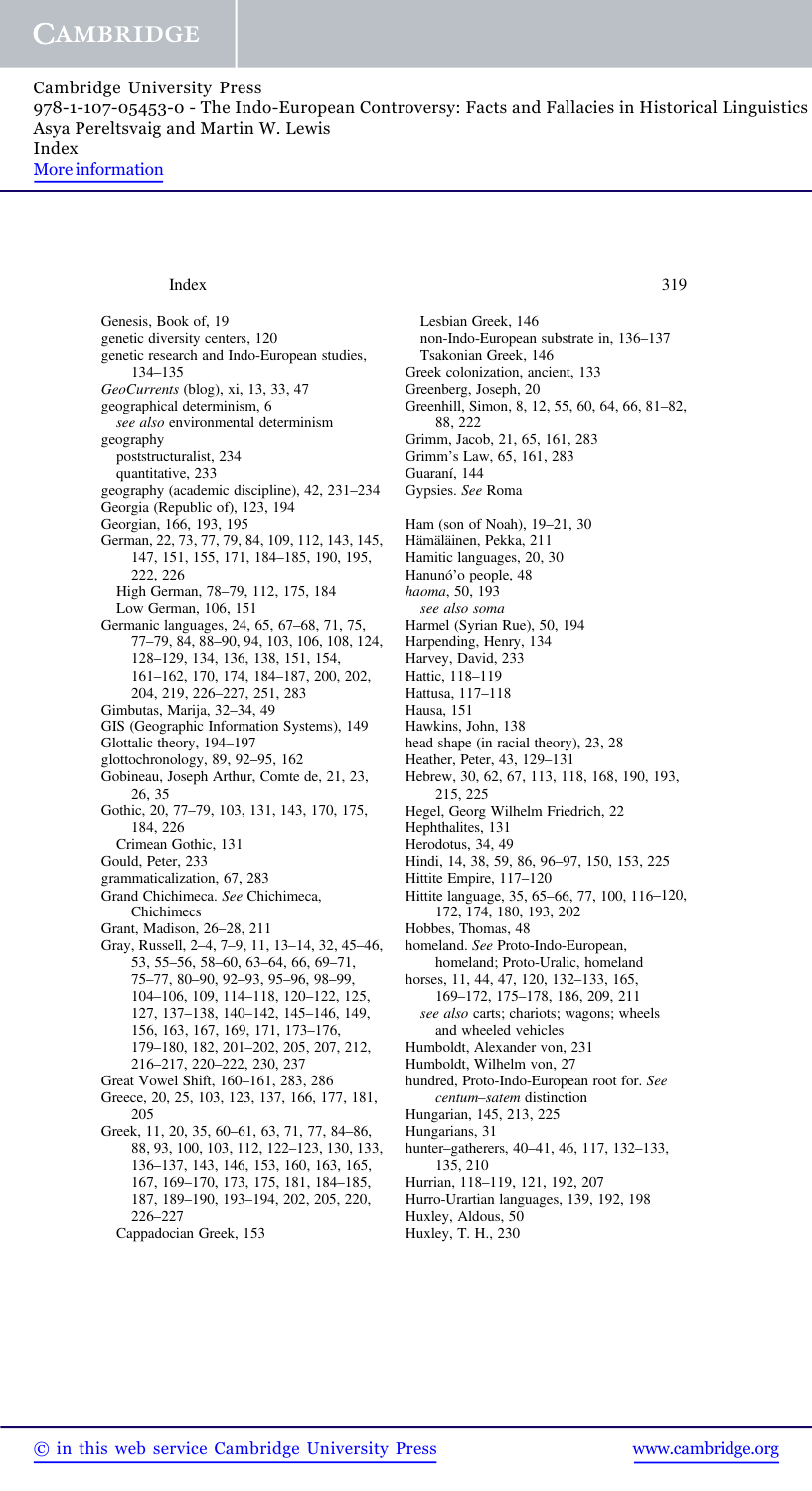978-1-107-05453-0 - The Indo-European Controversy: Facts and Fallacies in Historical Linguistics Asya Pereltsvaig and Martin W. Lewis Index

More information

#### 320 Index

Iberia, 32, 107, 109, 124–125, 250 Icelandic, 77, 94, 124, 184, 191, 204, 227 Indic languages, 187, 225, 227 Indo-European family, branches of. See names of individual branches Indo-Iranian languages, 50–51, 65, 85, 88–90, 151, 163, 165, 168, 170, 174, 181, 184, 193, 199–202, 225 Indo-Uralic language family hypothesis, 198 Indus Valley civilization, 37 Iranian languages, 165, 173 Ireland, 122, 125, 177, 244 Irish, 160, 170, 174–175, 184, 211 Iroquoian languages, 132 Irwin, Robert, 35 Islam, 51, 167, 215 isolating languages, 150, 284 see also analytical languages isotrophic plain, 140 Italian, 1, 5, 65, 67, 81, 85, 101, 106–107, 110–113, 150–151, 153, 190–191, 218–220, 222 Italic languages, 71, 89, 122, 163, 175, 185, 187, 202 Italo-Celtic grouping, 72, 89–90, 174 Ivanov, Vjačeslav V., 45, 183–184, 189, 192–196 Japanese, 67, 224 Japheth (son of Noah), 19–20 Jetha, Cacilda, 48 Jewish faith, 19, 113, 215 Jones, Sir William, 11, 20–21, 35 Kartvelian, 192–196, 198 Kazakhs, 34 Khmer language and people, 133 Kikkuli, horse trainer, 120 Kirghiz, 34, 213 Kossinna, Gustaf, 24 Krasner, Steven, 148 Kurdish, 145, 165, 167 Kurgan hypothesis of Indo-European origins, 33, 95 see also Steppe hypothesis Kurgans, 179 labiovelars, 65–66, 197 language change, 8, 44, 92–93, 109, 149–150, 155, 180, 209, 213–214, 217, 281, 284 see also borrowing; grammaticalization; sound change and elite dominance. See elite dominance grammatical change, 67, 85, 90, 96, 164, 166–167, 221 lexical change, 93

semantic shift, 168, 171–173 speed of. See glottochronology "language X", 138 languages of the Caucasus, 5, 166, 192, 195, 197–198, 202 see also Northwest Caucasian languages Languages of the World (blog), 13 Latin, 11, 14, 20, 50, 63, 65, 67–68, 72, 77, 80, 85, 93, 100, 102–103, 106–111, 113, 116, 124, 139, 147, 153, 160–161, 169–170, 172, 174–175, 184, 189, 191, 194–195, 200, 218–220 development into Romance languages, 106–109 Latvian, 169, 190 Lefkowitz, Mary, 36 Lemnian language, 122, 138 Lemnos, 121, 138 lenition, 67, 69, 85, 221–222, 284 Lesbos, 146 lexicostatistics, 73, 89, 92–94 Liberman, Mark, 6 lingua franca, 112, 144, 213, 284–285 linguistic borrowing. See borrowing linguistic determinism, 5–6 "linguistic homogeneity index", 149 linguistic paleontology, 4, 15, 42, 45–46, 168, 176, 180, 182–186, 191, 207, 216 Lithuanian, 80, 160–161, 170, 173, 175, 184, 190–191, 200 loanwords. See borrowing loess soil, 141 Longobardi, Giuseppe, xi, 216, 222–227, 241 Luo, 45, 209, 214 Luwian (or Luvian), 77, 118, 160, 170, 174, 193, 202 Luxembourgish, 145 Lycian, 170, 174, 202 Lyell, Charles, 19 Macedonia, 124 Macedonian, 83, 227 Madagascar, 121 Magyars, 131, 133, 214 see also Hungarians Malayo-Polynesian, 94, 121 Mallory, James P., xi, 11, 13, 43–46, 122, 157, 159, 166, 170–171, 177, 180, 189, 204–208 Mandarin Chinese, 151 Mangyan tribes, 48 mapping. See cartography Marathi, 97, 227 marijuana. See Cannabis Marxism, 233 McWhorter, John, 6, 136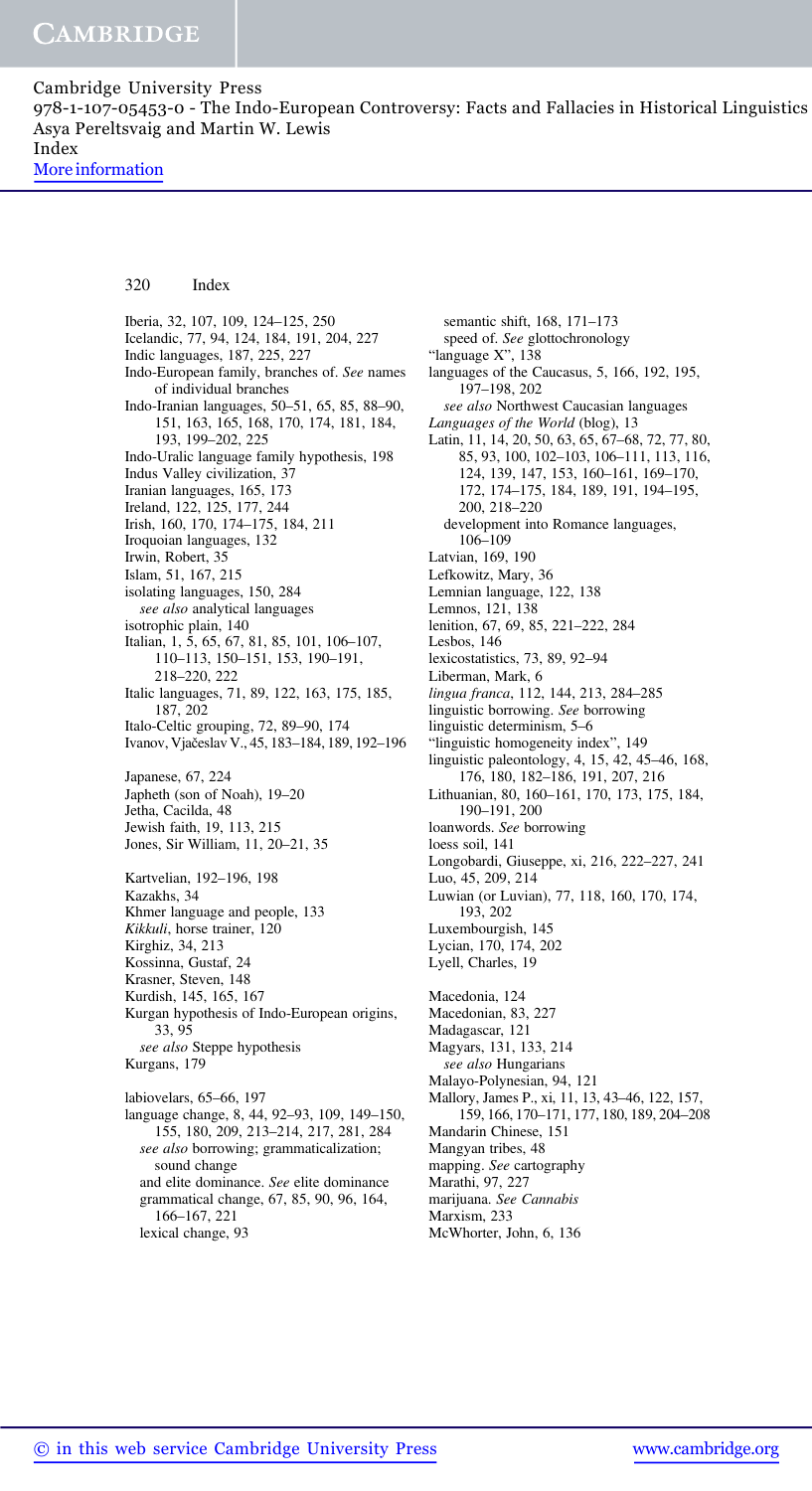978-1-107-05453-0 - The Indo-European Controversy: Facts and Fallacies in Historical Linguistics Asya Pereltsvaig and Martin W. Lewis Index

More information

#### Index 321

Mead, Walter Russell, 10 media, 1–2, 4, 12, 56–57, 178, 234 see also New York Times Media Lengua, 154 Mediterranean Basin, 40, 112 Melanesia, 33, 56 Melchert, Craig, 117, 119, 172 Meso-America, 210 Mesopotamia, ancient, 51, 176, 214 migration and genetic research, 134 denial of in archeology, 41–43 ubiquity of, 130–132 Migration Period. See also Völkerwanderung Mill, James, 22 Minoan, 137 Minoans, 4 Mitanni, 120, 181 Mitchif, 154 mitochondrial DNA, 134 Moldova, 103, 123, 142–143 Mon Kingdom, 133 Mongolian, 24 Mongolians, 24, 26, 31 Montagu, Ashley, 31, 33 morphology, 5, 14, 63, 153–154, 159, 198, 200, 216, 223, 284 derivational, 61, 165 inflectional, 62, 154, 163, 171, 284 Morris, Charles, 22, 24 Müller, Max, 14, 21, 24–25, 34–37, 41 multilingualism, 47, 143, 155 see also bilingualism Munda languages, 138 Na-Dené languages, 131–132 Nahua, 210–211 Nardelli, J.-F., 36 Navaho, 131–132 Nazi ideology, 11, 24, 29 Neolithic, 2, 4, 11, 18, 32, 35, 40, 45, 53, 117–118, 122, 134–135, 137–139, 141, 157, 177, 180, 205 New York Times, 1, 3, 8, 10, 70, 235 Nichols, Johanna, 5, 22, 71, 128, 150, 152, 155, 198, 202, 223 Nilotic languages, 30, 45, 213 Noah, sons of. See Ham (son of Noah); Japheth (son of Noah); Shem (son of Noah) Noah's flood, 14 nomads, 34, 62, 207, 209–210, 212 214–215 see also pastoralists Nordic peoples, 24, 26, 29, 211

197–198 Norwegian, 77, 80, 94, 162, 219, 226–227 Nostratic hypothesis, 152, 196, 225 numerals, 62, 82, 163, 165, 219–220 Nuragic civilization, 139 Old Church Slavonic, 84, 99, 104, 169, 172, 175, 184, 245 Old English. See English; Old English "Old Europe", 11, 215 Old Frisian, 78 Old Norse, 78–80, 88, 94, 162, 245 Old Novgorod, 69, 98–99, 105 Old Russian. See Old Russian; Russian Orientalism, 34–35 Ossetians, 166, 190, 196, 203 see also Alans Ottoman Empire, 143, 190 palatalization, 65, 68–69, 85, 99, 160, 194, 197–198, 284 see also Slavic languages, palatalization Paleolithic, 48, 117, 176 Paleo-Sardinian, 139 Parametric Comparison Method (PCM), 225–229 Parametric theory, 224–225 Parsons, James, 20 Pashto, 51, 246 Pashtun people, 51 pastoralists, 30, 34, 40, 136, 138, 180, 209, 211–215 see also nomads Pechenegs, 133 Peloponnesian Peninsula, 129 Persian, 20, 34, 60, 165–166, 170, 263 Pesetsky, David, xi, 3–4, 7 Phoenicians, 35 phylogeographical analysis, 2–3, 17, 53, 58, 113–114, 126, 143, 231 Pinker, Steven, 6, 48 plow, 168–170, 172 Poland, 57, 84, 98, 124, 134, 145, 178, 212 Polish, 69, 83–84, 87, 90, 98–99, 112, 134, 145, 162, 191, 219, 221, 227 polysynthetic languages, 150, 285 Pontic Steppes, 32–34, 44, 134, 198, 200, 203, 216 see also southern Russian steppes; Steppe hypothesis Portuguese, 67, 74, 101, 106, 124, 145, 190, 219–220, 222, 242

Northwest Caucasian languages, 118, 192,

postmodernism, 233

pottery, 137, 140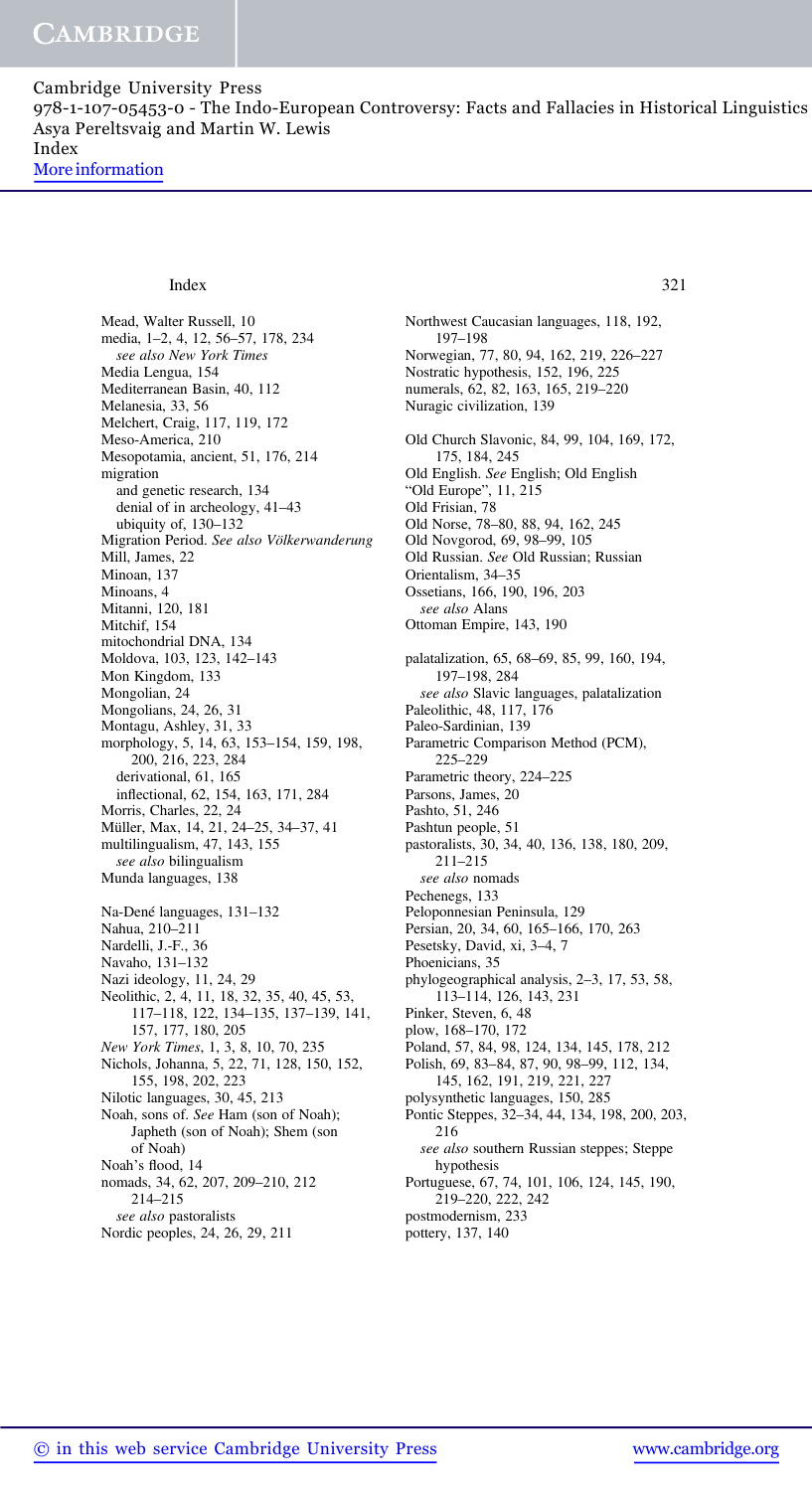978-1-107-05453-0 - The Indo-European Controversy: Facts and Fallacies in Historical Linguistics Asya Pereltsvaig and Martin W. Lewis Index

More information

### 322 Index

pre-Greek, 136, 138 pre-Indo-European languages, 138–139, 184 preservation bias, 77, 124, 126 probability, 66, 85, 96, 114, 116, 173, 217, 230, 251 Proctor, Robert, 231 Proto-Indo-European homeland, 2, 12, 15, 21, 23–24, 37, 42–44, 116, 119, 121, 157, 168, 177, 182, 185–186, 188, 194, 198, 203, 207, 216 link to languages of the Caucasus, 193–198 see also languages of the Caucasus link to Proto-Uralic, 198–202 terminal date, 180–181 tree names, 185–191 proto-language, 24, 66, 104, 163, 168–169, 171, 176, 182, 192, 197, 200, 202, 282–283, 285 see also Latin; Proto-Indo-European; Proto-Uralic Proto-Uralic, 168, 199–201 homeland, 183 Punjabi, 144 quantitative revolution. See geography, quantitative racial thought, 22–25 radiocarbon dating, 92, 140–141, 164, 169, 178–179 Rapanui, 151 Rask, Rasmus, 14, 21 rationalism, 229–232 Renfrew, Sir Colin, 14, 35, 40–43, 45–46, 115, 118, 128, 131–133, 136, 138, 169–170, 179–180, 201, 205, 208–209, 214 retroflex consonants, 138, 152, 196, 285 Rhaetic languages, 122, 138 Rigveda, 36, 50 see also Vedas Ringe, Don, xi, 56, 58, 60–61, 63, 72, 77, 80, 86, 88–89, 139, 152, 162, 170–173, 175, 180, 198, 202, 221, 226, 239 Robb, John, 117 Roma, 59, 62, 86, 97, 142, 164–167 Roman Empire, 102–103, 107–108, 116, 124, 130, 134, 245 see also Rome, ancient Romance languages, 65, 67–68, 84–85, 89–90, 93, 101–103, 106–113, 124, 139, 143, 151, 170, 175, 191, 219–221, 226–227 development of. See also Latin, development into Romance languages Romani, 58–60, 83, 85–86, 88, 96–97, 100, 142, 147, 164–167, 244

Romania, 31, 102–103, 123–124, 145 see also Dacia Romanian, 84–85, 101–103, 106, 111, 124, 143, 145, 170, 190, 220, 222, 226–227 Rome. See Roman Empire Rome, ancient, 102–103, 108 Roosevelt, Theodore, 26 Russia, 1, 26, 68, 76, 98, 103, 115, 122, 124, 148, 178–179, 184, 186, 188, 191, 201, 205, 244 Russian, 2, 62–63, 68–69, 74–77, 81, 83–84, 90, 94, 98–99, 104, 106, 160, 162, 171, 184, 189–191, 200, 219, 224, 226–227, 242, 282 Old Russian, 68–69, 99, 104–105 see also birch bark documents Ryan, Christopher, 48 Said, Edward, 35 "sailor model" (of language expansion), 140–141 salmon, 132, 184–185 see also fish Sanskrit, 11, 20–21, 37–38, 66, 93, 100, 120, 138, 145, 160–161, 169–170, 174, 177, 190, 193, 195 see also Vedic Sanskrit Sapir, Edward, 6, 28, 159 Saraiki, 144 Sardinia, 108, 111, 250 Sardinian, 85, 101, 107, 111, 139 Sarmatian, 125 Sarts, 34, 213 satem languages, 65–66, 225 see also centum languages; centum–satem distinction Scandinavia, 25, 115 Schekman, Randy, 10 Schiebinger, Londa, 231 Science (journal), xi, 2–3, 8–11, 18, 22, 25, 55, 57, 140, 229–231, 234 scientism, 7–8, 10 Scythian, 116, 125–126 Scythians, 34, 49, 116 Sea Peoples, 130 secondary products complex, 169 Seligman, Charles, 30 Semitic languages, 20, 26, 30, 35, 56, 137, 155, 192–194, 202, 207, 214, 225 Serbia, 103, 124 Serbian. See Serbo-Croatian Serbo-Croatian, 69, 83, 106, 147, 226

Shastri, Ajay Mitra, 37

- Shaw, George Bernard, 27
- sheep, 159, 169–170, 204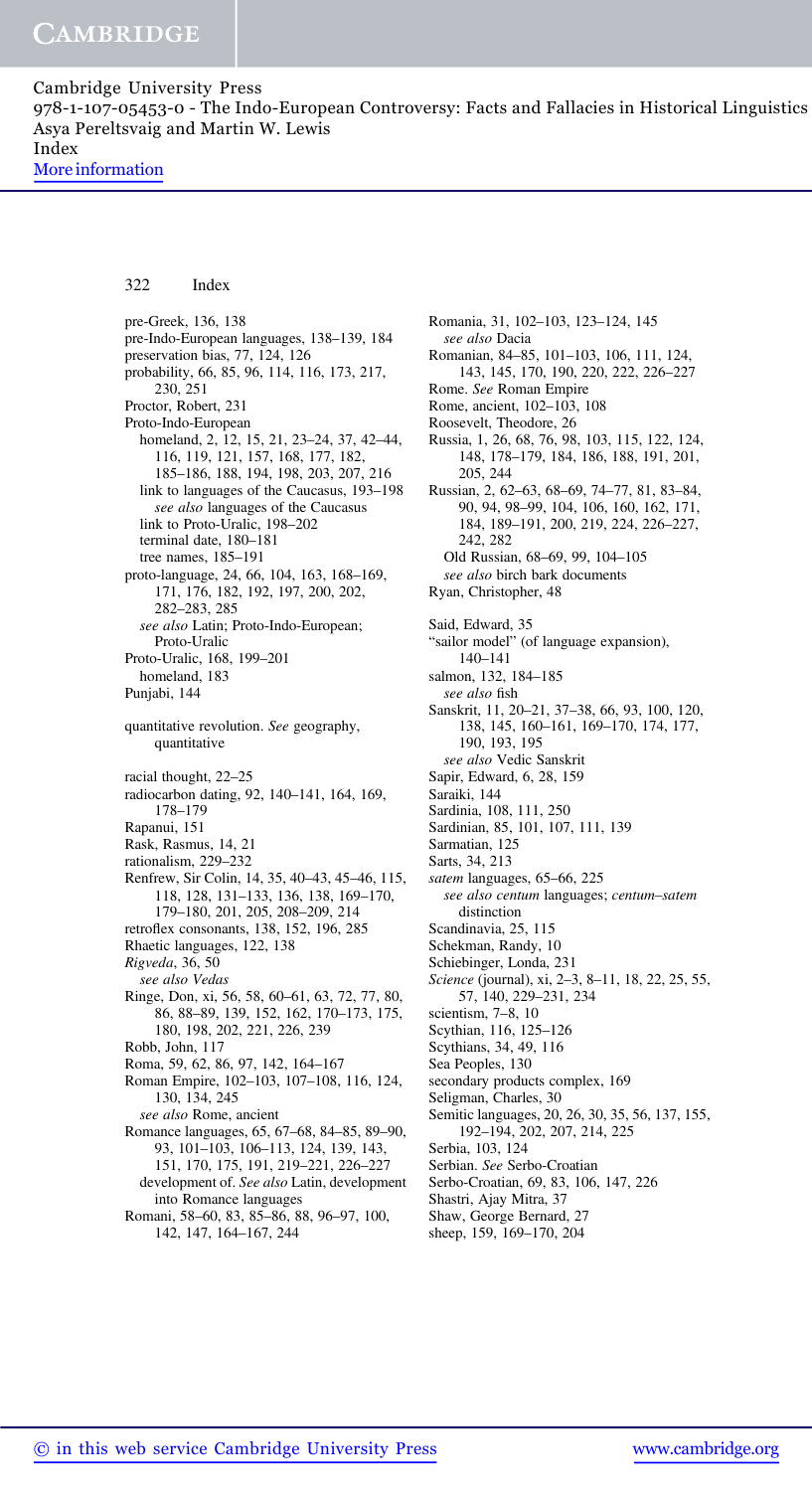978-1-107-05453-0 - The Indo-European Controversy: Facts and Fallacies in Historical Linguistics Asya Pereltsvaig and Martin W. Lewis Index

More information

Shem (son of Noah), 19–20, 30 Sherratt, Andrew, 49–50, 169 Shryock, Andrew, 11 Siberia, 103, 201, 206, 242 Sicily, 123, 143, 250 Silver, Nate, 8 Siouan languages, 132 Skinner, B.F., 7 Slavic languages East Slavic languages, 68–69, 83–84, 87, 90, 98–99, 104–106, 124, 226 expansion of, 129–130 palatalization, 69, 98 South Slavic languages, 68–69, 83–84, 90, 99, 106, 124, 226 West Slavic languages, 68–69, 83–84, 90, 106 Slovak, 69, 83 Slovenian, 83, 90, 191, 227 Smail, Daniel, 11 sociolinguistics, 58, 216 soma, 50, 193 see also haoma Sorbian, 83, 151 sound change, 21, 60, 65, 67, 70, 80, 85, 106, 160–162, 170, 173–174, 199, 217–218, 283 see also devoicing; Great Vowel Shift; palatalization South Slavic languages. See Slavic languages, South Slavic languages southern Russian steppes, 201 see also Pontic Steppes; Steppe hypothesis sovereignty, 148 Spanish, 1–2, 5, 48, 65, 67, 74, 80–81, 85, 101, 106, 109–113, 124, 144–145, 154, 163, 170, 191, 218–220, 222, 224, 242 speciation, linguistic and organic, 155 Spencer, Herbert, 230 Sprachbund, 36, 151–152, 154, 214, 226 spread zone, 155 Steppe hypothesis, 14, 42–43, 45, 48–49, 116, 122, 126, 135, 138, 157, 163, 169, 202, 205–207, 234 see also Kurgan hypothesis of Indo-European origins stops, 67, 85, 150–151, 161, 194–195, 211, 218, 281–282, 284, 286 substratum influence, 109, 136, 138, 184, 217, 286 Sumerian, 51, 119, 192, 207, 214 Swadesh, Morris, 71–72, 93 see also Swadesh list Swadesh list, 71, 75–76, 83, 86, 92, 94, 100–101, 165

swidden ("slash-and-burn"), 129 syntax, 3–4, 13–14, 60, 156, 165, 216, 227, 286 see also word order synthetic languages, 111, 151, 282, 286 systems collapse, 131 Tai languages, 133 Taiwan, 121 Tajik, 123, 263 Tajikistan, 38, 123 taxonomy, 8, 31, 152 Taylor, Isaac, 23 Thailand, 55, 133 Tharpar, Romila, 37 Thessaly, 123 Thracian, 103 Tian Shan Range, 141 Tibet, 123 Tocharian, 65, 100, 169–170, 172–177, 184–185, 187, 191, 193, 202–203, 206–207, 236 trade, 22, 44, 49, 192–193, 211, 284 Trask, Larry, 47, 161 Trautmann, Thomas, 20, 25, 36 tree species, Proto-Indo-European terms for. See Proto-Indo-European, tree names tree theory, 154–155 Tripathi, D. N., 36–37 Tungusic languages, 153 Turkic languages, 30, 34, 84, 99, 123, 133, 145, 153, 167, 198, 213–214 Turkic peoples, 34, 133, 167 Turkish, 1, 38, 82, 85, 116, 153, 179 Tuscarora, 132 Tutsi, 30, 213 Tyrsenian languages, 122 Ukraine, 98, 134, 145, 179, 184, 186, 188 Ukrainian, 69, 83–84, 98–99, 145 Uniformitarian Principle, 61, 114, 139, 162–163, 180 Universal Grammar, 224, 285–286 Ural-Altaic hypothesis, 24, 153 Uralic languages, 24, 30, 116, 123, 152, 168, 183, 192, 196, 198–202, 222, 225 Urheimat. See Proto-Indo-European, homeland; Proto-Uralic, homeland Uto-Aztecan languages, 56, 183, 211 Uzbekistan, 123 Uzbeks, 34 Vance, James, 232 Index 323

Vandals, 129 Vaupés region, 143 Vedas, 37, 229